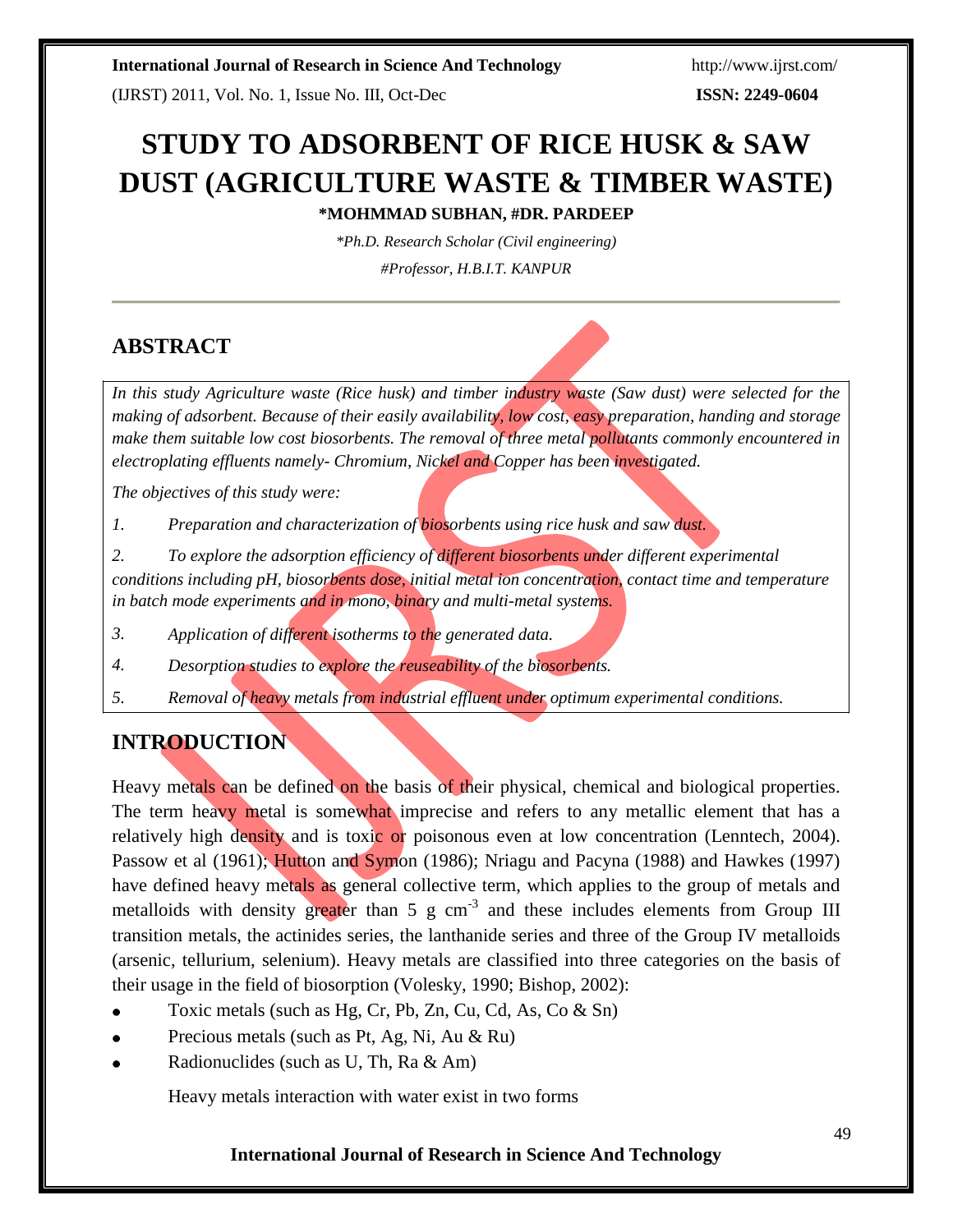(IJRST) 2011, Vol. No. 1, Issue No. III, Oct-Dec **ISSN: 2249-0604**

#### **Water-soluble**

 $Cr_2O_7^{2}$ . Another example is arsenic, including arsenate (AsO  $_4^3$ ), which has an oxidation state of Chloride, sulphate and nitrates salts of heavy metals are water soluble. These are most common salts of heavy metal ions used in industrial operations. As a dissolved salt, heavy metal ions are in cationic form such as  $Cd^{2+}$ ,  $Hg^{2+}$ ,  $Pb^{2+}$ ,  $Ag^+$ ,  $Cr^{3+}$ . Heavy metals can also exist in soluble form as oxymetal anions like chromium, which can also exist as chromate  $CrO<sub>4</sub><sup>2</sup>$  or dichromate +5, arsenite  $(AsO<sub>3</sub><sup>3</sup>)$ , where As has oxidation state of +3, as well as selenium  $(SeO<sub>2</sub><sup>3</sup>$ ,  $SeO<sub>4</sub><sup>2</sup>)$ (Stephengen and Lester, 1987).

#### **Water-insoluble**

Oxide, hydroxide, sulphide and carbonate salts of most heavy metals are not soluble or are sparingly soluble in water.

## **SOURCES OF HEAVY METALS**

Rapid increase in world population and industrialization has seriously contributed heavy metal pollution of ecosystem. Heavy metals are present in marine, ground and industrial wastewater (Nuhoglu et al, 2002). Heavy metals enter into the environment by both natural and anthropogenic sources. Major sources of heavy metals into environment are geological weathering and industries including mining and smelting of metalliferous  $\&$  surface finishing industry, energy and fuel production, dyes and pigments, fertilizer and pesticide industry, electroplating, electrolysis, electro-osmosis, leather working, film and photography, electric appliances manufacturing, metal surface treating, aerospace and atomic energy installation (Niyogi et al, 1998). In addition, domestic effluents, landfill leachate, agricultural runoff and acid rain also contribute to heavy metals in water (Aksu and Kutsal, 1990). Heavy metals are often present together with organic pollutants in industrial wastewater (Lodi et al*,* 1998). Waste containing metals are directly or indirectly discharged into the environment increasingly, especially in developing countries, are a serious cause of environmental pollution and threatening aquatic life (Bishop, 2002; Volesky, 1990).

## **HEALTH IMPACT OF HEAVY METALS**

For nearly a century, heavy metal-laden wastewater discharged from industries, are posing a serious challenge to environmental, public health, scientists and Engineers. Numerous investigations on effects of heavy metal on environment and human have been carried out. Unlike organic pollutants, which in most cases can be destroyed, heavy metal discharged into environment tend to persist indefinitely, circularly and eventually throughout the food chain thus causing a series of threats to human and organisms (Cooke et al, 1990; Deniseger et al, 1990; Sag et al, 1995b; Chua and Hua, 1996). Even if the heavy metal ions in water present in dilute, undetectable quantities, their recalcitrance and consequent persistence in water bodies imply that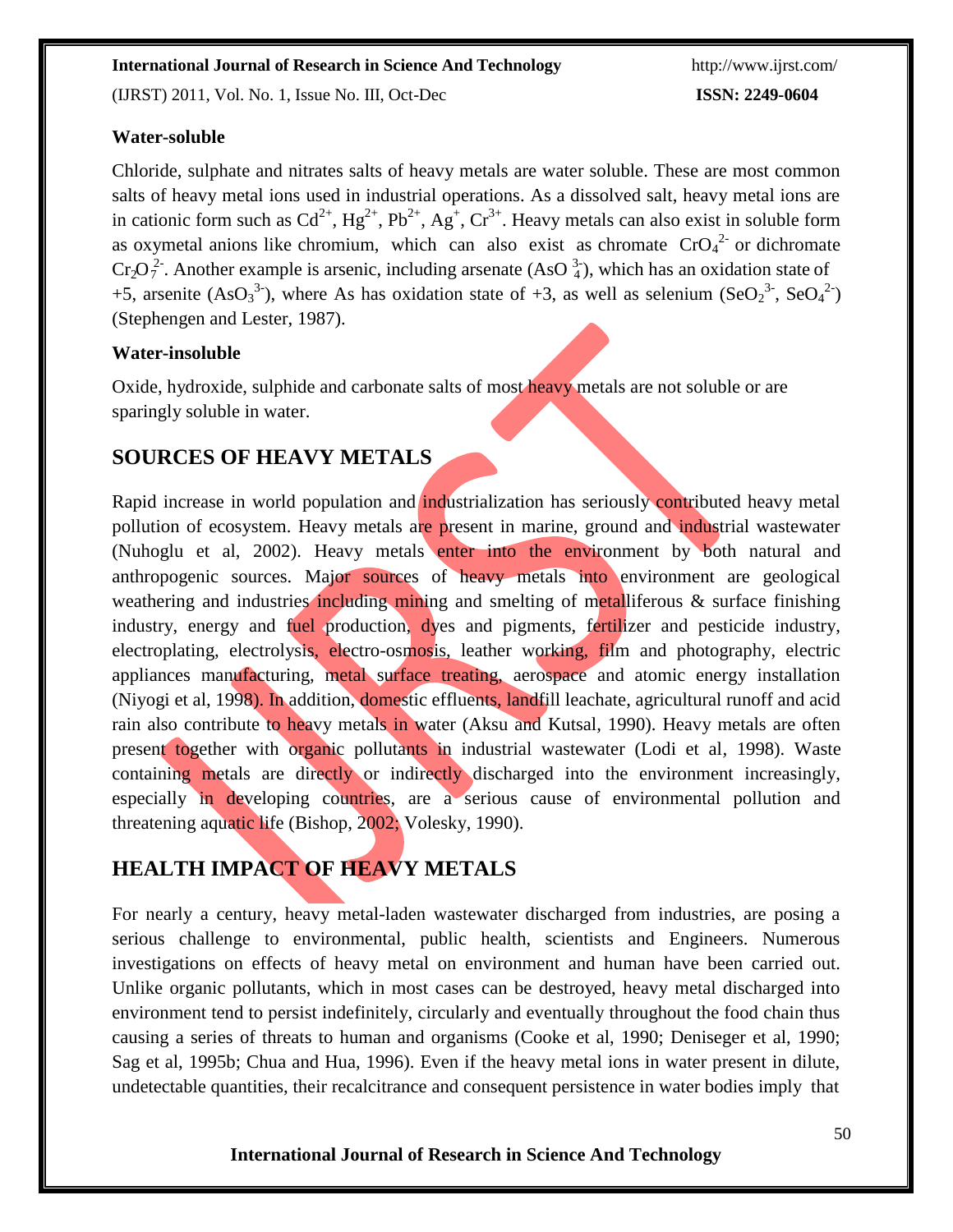(IJRST) 2011, Vol. No. 1, Issue No. III, Oct-Dec **ISSN: 2249-0604**

through natural processes, such as biomagnification, concentrations may become elevated to such an extent that they begin exhibiting toxic characteristics (Atkinson et al*,* 1998).

Some of toxic characteristics of heavy metals are given below:

- 1. Toxicity can last for a long time.
- 2. Some heavy metals even could be transformed from relevant low toxic forms to more toxic forms in a certain environment, chromium is such a case; metals can only be transformed and changed in valence and species, but cannot be degraded by any methods including biotreatment.
- 3. Bioaccumulation of heavy metals by food chain can damage normal physiological activity and endanger human life.
- 4. The toxicity of metals occurs even in low concentration of about 1.0-10.0 mg  $L^{-1}$ .

## **EMISSIONS TO THE ATMOSPHERE**

Heavy metals enter into the environment by both natural and anthropogenic sources. Emission levels of some of the heavy metals to the environment by different industrial and natural sources are given in Table 1.3. It is evident from the data that for several metals anthropogenic emissions to the air are significantly higher than natural emissions. A measure of the industrial influence on metal global cycling is the *interference factor* (IF) which is defined as the ratio of the natural to the industrial emission (Lantzy and Mackenzie, 1979).

### **Characteristics**

Chromium is a naturally occurring element and widely distributed in the environment in several forms. Chromium, the  $17<sup>th</sup>$  most abundant element on earth, is considered as one of the priority pollutants in the developing countries and elsewhere. Its atomic number is 24 and atomic weight is 52.01. Chromium was first discovered in the Siberian red lead ore (crociote) in 1798 by the French chemist Vauqnelin. It is a transition element located in the group VI-B of the periodic table with a ground-state electronic configuration of  $[Ar]3d<sup>5</sup>4s<sup>1</sup>$ . Chromium is a steel-gray, lustrous, hard metal that takes a high polish and has a high melting point. It is odourless, tasteless and highly resistant to corrosion. Naturally occurring chromium is composed of three stable isotopes;  $Cr^{52}$ ,  $Cr^{53}$  and  $Cr^{54}$  with  $Cr^{52}$  being the most abundant (83.78% natural abundance). Chromium majority exists in two oxidation states, Cr(III) and Cr(VI). The oxidation state of chromium compound and its solubility in aqueous solution are particularly important due to its toxicological effects on environment (Katz and Salem, 1994). Both Cr(III) and Cr(VI) compounds are found in nature, but the trivalent state chromium is most stable and abundantly available in the nature. The solubility of Cr(III) compounds is limited by the formation of several oxide and hydroxide species (Cainelli and Cardillo, 1984). Cr(III) salts give a green to blue color to aqueous solution (Saner, 1980). Cr(III) is less mobile, less toxic and is mainly remain bonded to organic matter in soil and aquatic environment (Becquer et al, 2003). The hydrolysis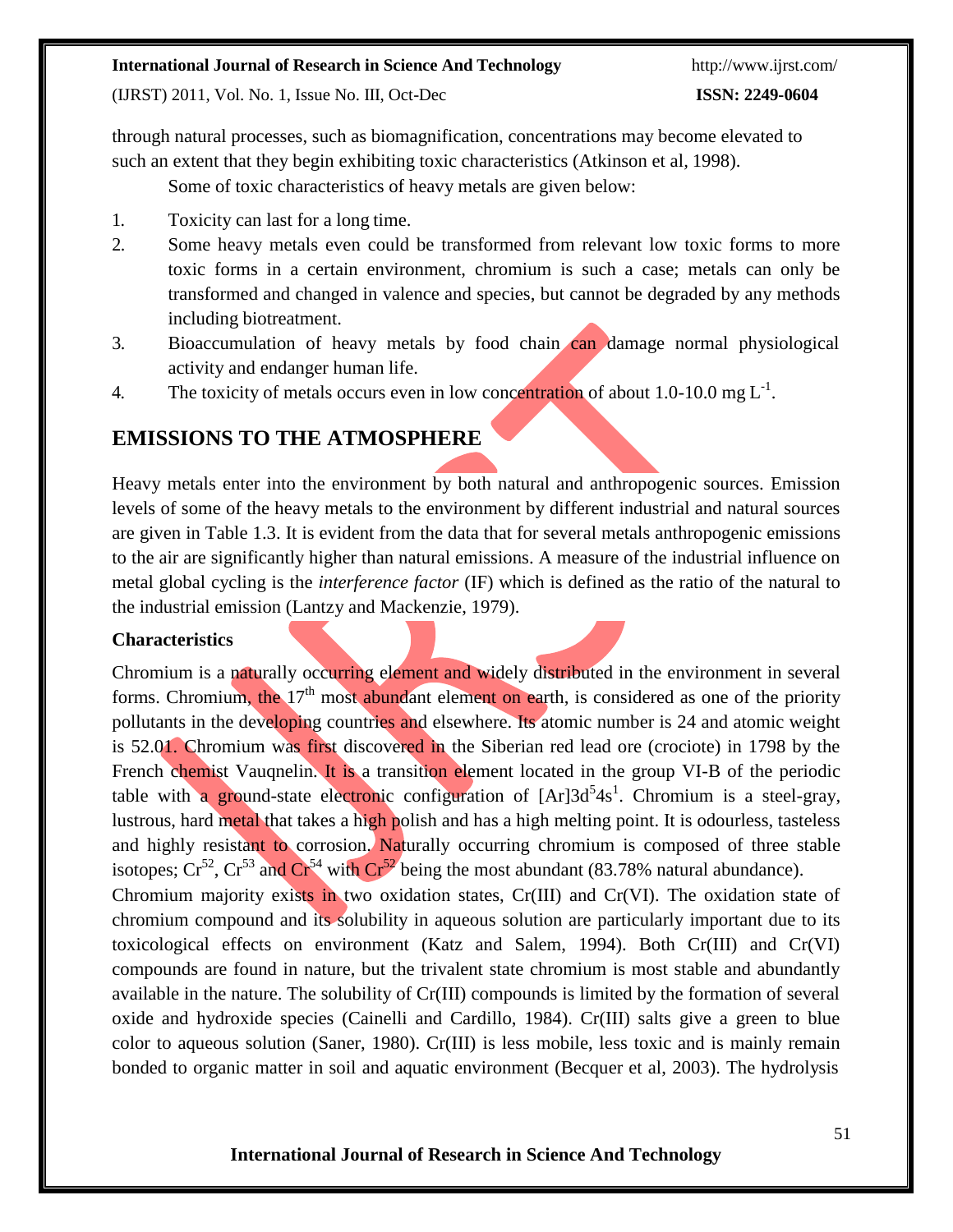(IJRST) 2011, Vol. No. 1, Issue No. III, Oct-Dec **ISSN: 2249-0604**

behavior of Cr(III) is complicated and it produced mononuclear species CrOH<sup>2+</sup>, Cr(OH)<sub>2</sub><sup>+1</sup>,  $Cr(OH)_4^-$ , neutral species  $Cr(OH)_3^{\circ}$  and poly-nuclear species (Mohan et al, 2005).

The solubility equilibrium of hexavalent chromium compounds is complex and pH dependent. In comparison with trivalent chromium compounds, Cr(VI) is more soluble under most environmental conditions. In acid media, hexavalent chromium compounds are strong oxidizing agents. At low pH, Cr(VI) is readily reduced to Cr(III) whereas at high pH, trivalent chromium is readily oxidized to the hexavalent state. The most prevalent form of chromium is hexavalent. It is more toxic than trivalent form of chromium as determined by the National Toxicological Programme (NTP). The International Agency for Research on Cancer (IARC) reported that Cr(VI) is human carcinogen. The Cr(VI) represented by chromates and dichromates which give yellow colour to aqueous solution and strongly acidic.

In nature, the cationic, trivalent chromium hydroxide,  $[Cr(OH)]^{2+}$  is strongly adsorbed by suspended matters. Positively charged mineral particulates are able to adsorb the anionic, hexavalent chromium,  $CrO<sub>4</sub><sup>2</sup>$ . The mobility of hexavalent chromium in groundwater is significantly greater than trivalent chromium (Katz and Salem, 1994).

## **SOURCES OF CHROMIUM**

Chromium is the naturally occurring element which is found in the volcanic-ash, volcanic-gases, soil and rocks (Abbasi and Soni, 1985). Chrome plating, leather tanning, combustion of natural fuels (gas, oil, coal), cement industries, catalysts, fertilizers, dyemanufacturing industries, batteries making, printers, emission from cooling towers, air condensers and incineration of sewage sludge, municipal refuse and other solid wastes, are the anthropogenic sources of chromium emission in the environment (Faisal and Hasnain, 2004). More than 1,70,000 metric tonnes of chromium wastes are discharged annually in environment as a result of industrial and manufacturing activities (Abassi et al, 1998). The leather industry is the major cause for the high influx of chromium to the biosphere, accounting for 40% of the total industrial use (Baruhart, 1997).

Chromium exists in food, air, water and soil, mostly in the trivalent form. It is only as a result of human activities that substantial amounts of Cr(VI) become present in environment. Cr(III) is comparatively insoluble while Cr(VI) is quite soluble and is readily leached from soil to groundwater or surface water.

## **REVIEW OF STUDIES**

Biosorption of Fe(III), Cr(VI), Pb(II), Cu(II) and Ni(II) ions was examined on *Zoogloea ramigera* (activated sludge bacterium) and *Rhizopus arrhizus* (filamentous fungus) as a function of initial metal ion concentration and temperature by Sa and Kutsal (2000). Langmuir model was applied for each metal–microorganism system at different temperatures. The biosorption of  $Cu(II)$  and  $Ni(II)$  by both microorganisms was exothermic in nature. Whereas Fe(III), Cr(VI) and Pb(II) biosorption was an endothermic process.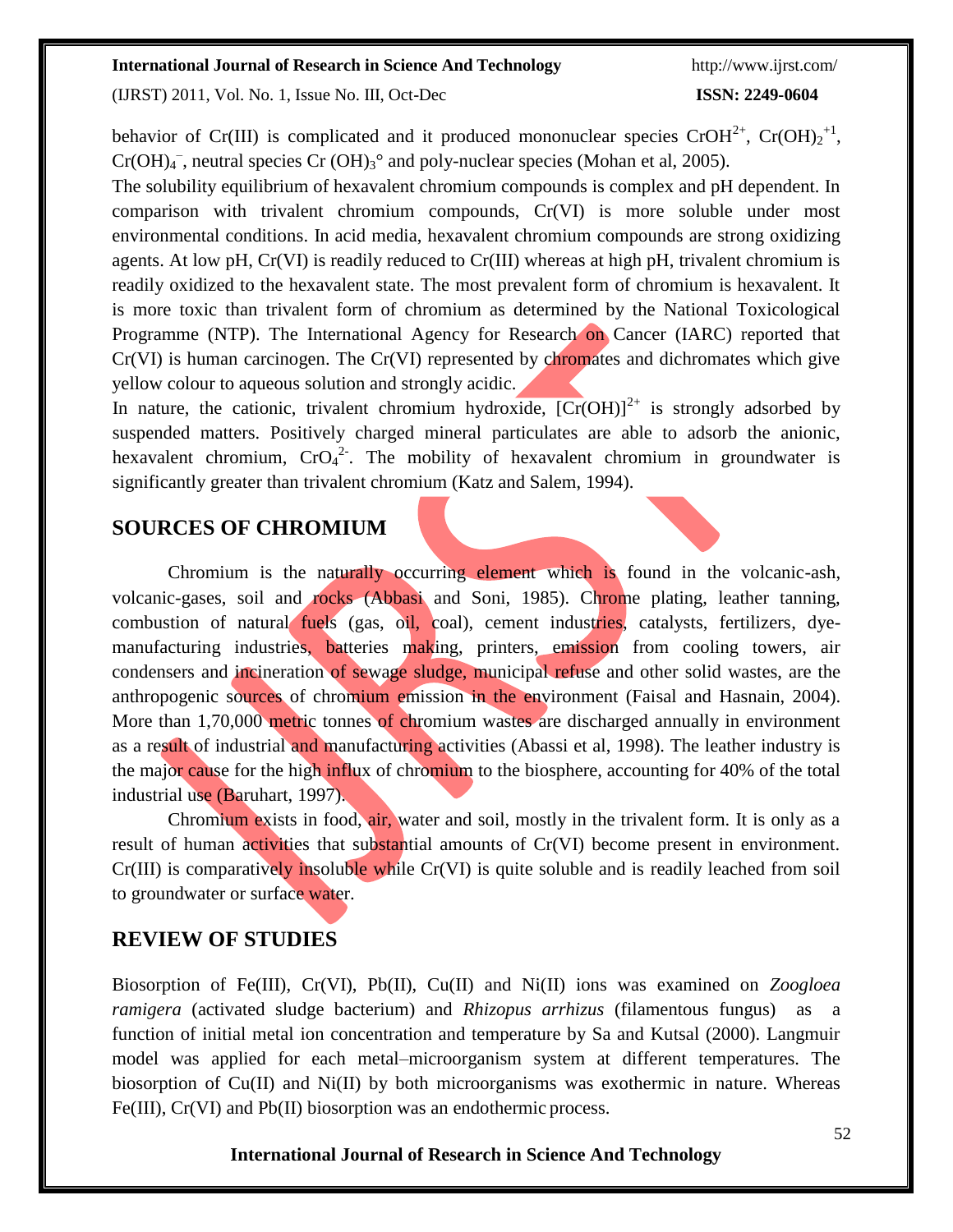(IJRST) 2011, Vol. No. 1, Issue No. III, Oct-Dec **ISSN: 2249-0604**

Selvakumari et al (2001) studied the removal of Fe(II), Ni(II) and Cr(VI) metals from electroplating industry effluent by using maize corncob carbon. The optimum agitation time for Fe(II) removal was 90 min, whereas for Ni(II) and Cr(VI), the optimum time was 105 min; adsorbent dosages of 300 mg/50 ml for all metal ions; pH  $6.0 - 7.0$  was optimum for Fe(II) removal,  $pH > 9.0$  for Ni(II) and  $3.0 - 4.0$  for Cr(VI).

Potential of two strains of *Dunaliella* algae for chromium (VI) biosorption from saline wastewater was tested by Gonul and Zumriye (2002). It was observed that uptake of chromium increased with increasing chromium concentration up to 250-300 mg  $L^{-1}$  and decreased rapidly with presence of increasing concentrations of salt for both the biosorbents. Maximum biosorption was at pH 2.0 by both the biosorbents.

Tiwari et al (2005) experimented for sorption and desorption of Cr(VI) using *Mucor hiemalis*. The biosorption capacity of biosorbents for Cr(VI) was 53.5 mg  $g^{-1}$  at pH 2.0. Desorption results showed that nearly 99% of Cr(VI) adsorbed on biosorbent was desorbed using 0.1N NaOH. Experiments on cyclic use of *M. hiemalis* showed that it retains its activity up to five sorption and desorption cycles.

Arslan and Pehlivan (2007) examined the ability of low-rank Turkish brown coals (Ilgin:  $BC<sub>1</sub>$ , Beysehir:  $BC_2$ , and Ermenek:  $BC_3$ ) for the removal of  $Cr(VI)$  from aqueous solutions and compared with the activated carbon from Chemviron (AQ-30). Adsorption of Cr(VI) was pHdependent showing maximum uptake at equilibrium pH 2.3 for  $BC<sub>1</sub>$ , 3.0 for  $BC<sub>2</sub>$  and 3.2 for  $BC<sub>3</sub>$ and AQ-30. Equilibrium results showed that maximum adsorption capacities were 7.81, 7.39.

4.80 and 3.10 mg  $g^{-1}$  for  $BC_3$ ,  $BC_2$ ,  $BC_1$  and  $AQ$ -30 respectively.

Biosorption of Cr(VI) on *Termitomyces clypeatus* biomass has been reported by Das and Guha (2007). The optimum pH was 3.0. The amino, carboxyl, hydroxyl, and phosphate groups of the biomass were involved in chemical interaction with the chromate ion forming a cage like structure depicted by scanning electron microscopic (SEM) and Fourier transform infrared spectroscopic (FTIR) results. Based on desorption and FTIR studies it was concluded that Cr(VI) is reduced to Cr(III) on binding to the cell surface.

## **RESULTS & DISCUSSION**

Detailed results and discussion of the experiments has been presented in this chapter. This chapter has been divided into following sections.

- 1. Characterization of biosorbents
- 2. Characterization of electroplating industry effluent
- 3. Batch mode biosorption and its quantification
- 4. Multi-metal biosorption studies
- 5. Industrial feasibility of biosorbents

#### **Characterization of biosorbents**

**Physico-chemical properties of biosorbents**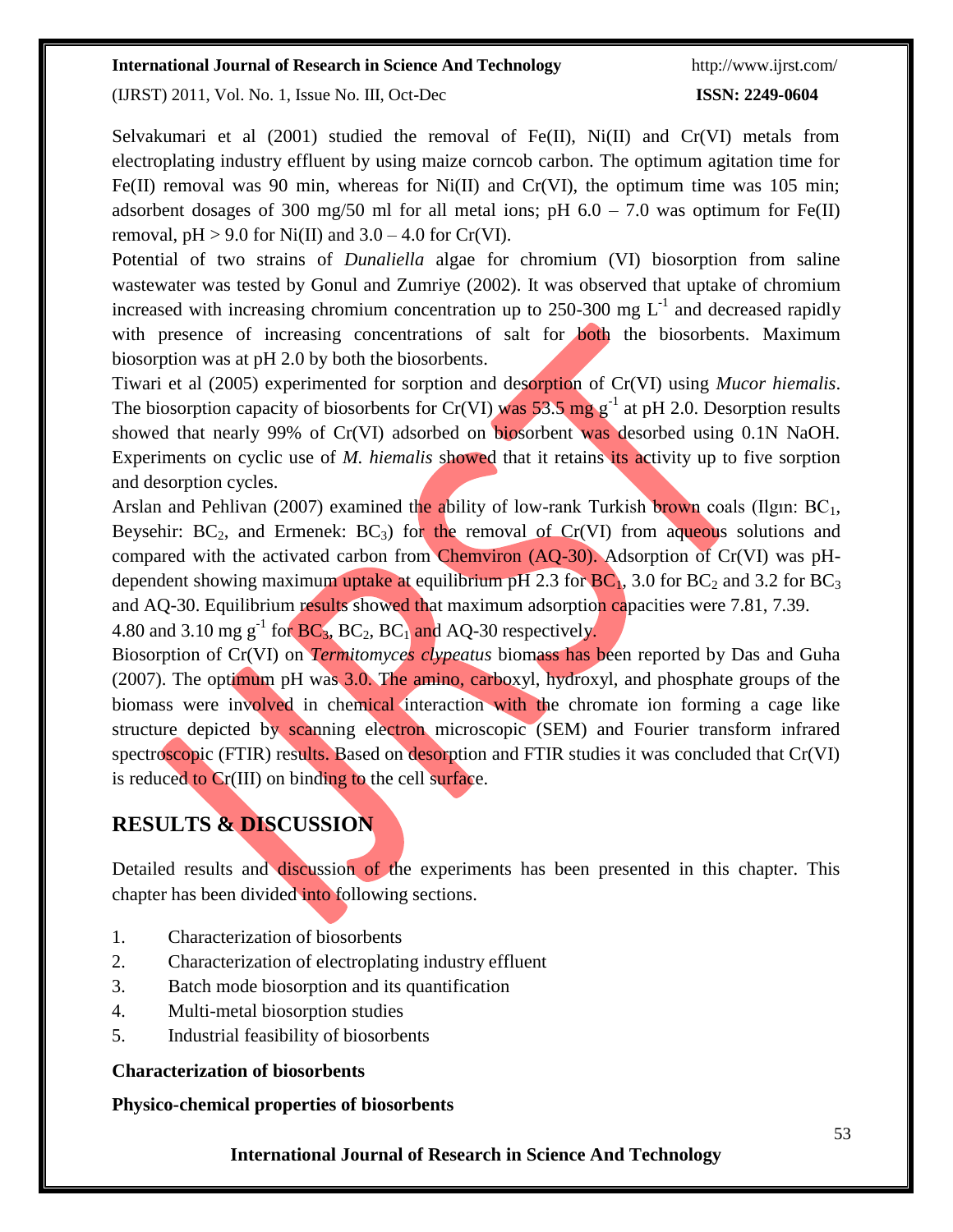(IJRST) 2011, Vol. No. 1, Issue No. III, Oct-Dec **ISSN: 2249-0604**

Characterization of biosorbents were performed to obtain a better interpretation of the mechanism involved during the biosorption process and find out the changes in physicochemical properties of native biosorbents after formaldehyde and sulphuric acid treatment. The physico-chemical properties of BRH (Boiled Rice Husk), FRH (Formaldehyde treated Rice Husk), RHC (Rice Husk Carbon), BSD (Boiled Saw Dust), FSD (Formaldehyde treated Saw Dust) and SDC (Saw Dust Carbon) biosorbents are given in Table 4.1 and Table 4.2.

On comparison of properties of the BRH, FRH and RHC biosorbents it was found that there is no significant change in bulk density, particle density and moisture content. The pH was 5.9 and 6.1 for the BRH and FRH which was slightly acidic. Where as pH of RHC was 4.3 which was more acidic than BRH and FRH. The electrical conductivity was 80, 110 and 160  $\mu$ S cm<sup>-1</sup> for BRH, FRH and RHC respectively. BSD, FSD and SDC also show similar kind of characters.

|                                                      | <b>Biosorbent</b> |            |            |
|------------------------------------------------------|-------------------|------------|------------|
| <b>Parameters</b>                                    | <b>BRH</b>        | <b>FRH</b> | <b>RHC</b> |
| pH                                                   | 5.9               | 6.1        | 4.3        |
| Electrical conductivity ( $\mu$ S cm <sup>-1</sup> ) | 80                | 110        | 160        |
| Moisture content (%)                                 | 3.1               | 2.9        | 3.4        |
| Bulk density $(gm cc^{-1})$                          | 0.25              | 0,26       | 0.33       |
| Particle density $(gm cc^{-1})$                      | 0.37              | 0.38       | 0.40       |
| Porosity $(\% )$                                     | 32.43             | 31.58      | 17.50      |
| Solubility in water (%)                              | 4.23              | 6.12       | 8.45       |
| Solubility in acid $(\%)$                            | 8.11              | 10.56      | 14.3       |

*Table Physico-chemical characteristics of BRH, FRH and RHC biosorbents*

*Table : Physico-chemical characteristics of BSD, FSD and SDCbiosorbents*

| Parameters                              | Biosorbent |            |            |
|-----------------------------------------|------------|------------|------------|
|                                         | <b>BSD</b> | <b>FSD</b> | <b>SDC</b> |
| pH                                      | 5.6        | 5.9        | 4.4        |
| Electrical conductivity ( $\mu$ S cm-1) | 90         | 95         | 185        |
| Moisture content $(\%)$                 | 2.1        | 2.4        | 3.8        |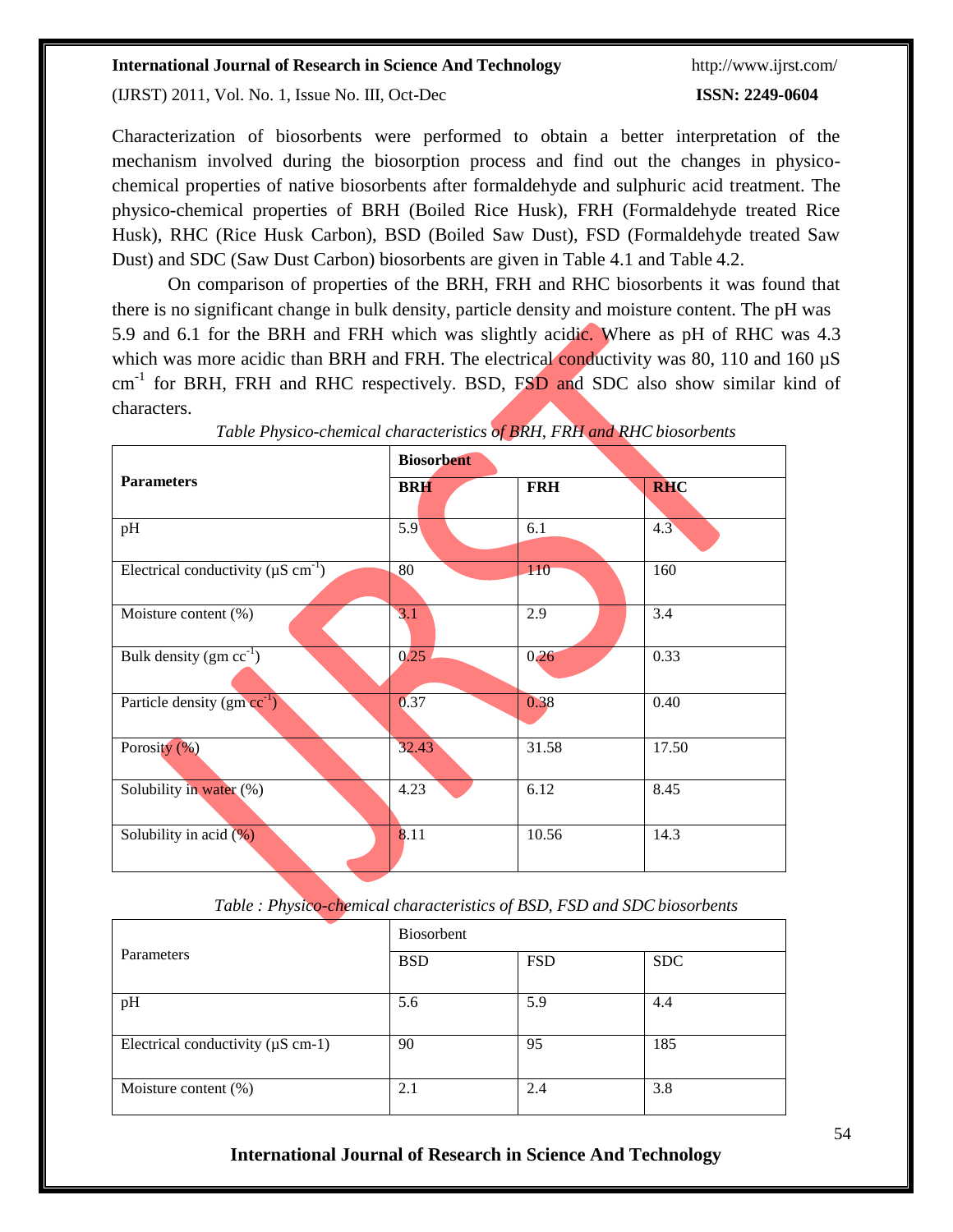(IJRST) 2011, Vol. No. 1, Issue No. III, Oct-Dec **ISSN: 2249-0604**

| Bulk density (gm cc-1)     | 0.2   | 0.22  | 0.36  |
|----------------------------|-------|-------|-------|
| Particle density (gm cc-1) | 0.31  | 0.32  | 0.42  |
| Porosity $(\% )$           | 35.48 | 31.25 | 14.32 |
| Solubility in water $(\%)$ | 5.45  | 6.78  | 9.87  |
| Solubility in acid (%)     | 9.56  | 12.28 | 15.84 |

#### **SEM and EDAX analysis of biosorbents**

Scanning electron micrograph (SEM) and energy dispersive spectrum of X-ray (EDAX) were carried out for the biosorbents before and after equilibration. SEM helps in observation of changes in surface microstructures of the biosorbent. There are many studies which reported the utilization of the scanning electron microscopy analysis for showing the surface modification changes in the developed biosorbents (Lopez et al, 2003; Chun et al, 2004). The SEM microscopic pictures of native BRH, FRH, RHC, BSD, FSD and SDC and Cr(VI), Ni(II) and Cu(II) loaded biosorbents at 1000x magnifications are given in image 4.3 to image 4.26.

Scanning electron micrographs of native biosorbents (BRH and BSD) and after treatment with formaldehyde (FRH and FSD) and sulphuric acid (RHC and SDC) are shown in image 4.1 and image 4.2, which clearly indicate surface alterations in the biosorbents due to treatments. The surface features of the native BRH biosorbent reveal linear regular groove and ridges in fibrous network (image 4.1a) and native BSD show regular deep grooves and fine projections (image 1st).

The formaldehyde treated biosorbents (FRH and FSD) shows disrupted surface features. The distinct rupture structure visible in the electron micrograph indicated changes in the surface of biosorbents (image 1 and 2). The sulphuric acid treated biosorbents (RHC and SDC) on the other hand, improves the porous structure of the biosorbents with greater homogeneity, which can be clearly seen in the magnified view of the scanning electron micrograph (image 1st and 2nd).

Scanning electron micrograph of BRH surfaces before and after the biosorption of metals ion clearly shows the presence of  $Cr(VI)$ ,  $Ni(II)$  and  $Cu(II)$  ions (image 4.3 to image 4.6). Native BRH illustrated in image 4.3 showed irregular groove and ridges in fibrous network which is considered helpful for the accessibility of heavy metals to the biosorbent surface. The micrographs illustrated in image 4.4, 4.5 and 4.6 clearly indicated the presence of Cr(VI), Ni(II) and Cu(II) ions respectively, in the form of new shiny bulky particles and layer over the surface of metal loaded biosorbents (BRH) which are absent from the original biosorbent before loading metal ions shown in image 4.3. Similar kinds of results were observed for native and metals (Chromium, Nickel and Copper) loaded FRH (image 4.7 to 4.10), RHC (image 4.11 to 4.14), BSD (image 4.15 to 4.18), FSD (image 4.19 to 4.22) and SDC (image 4.23 to 4.26).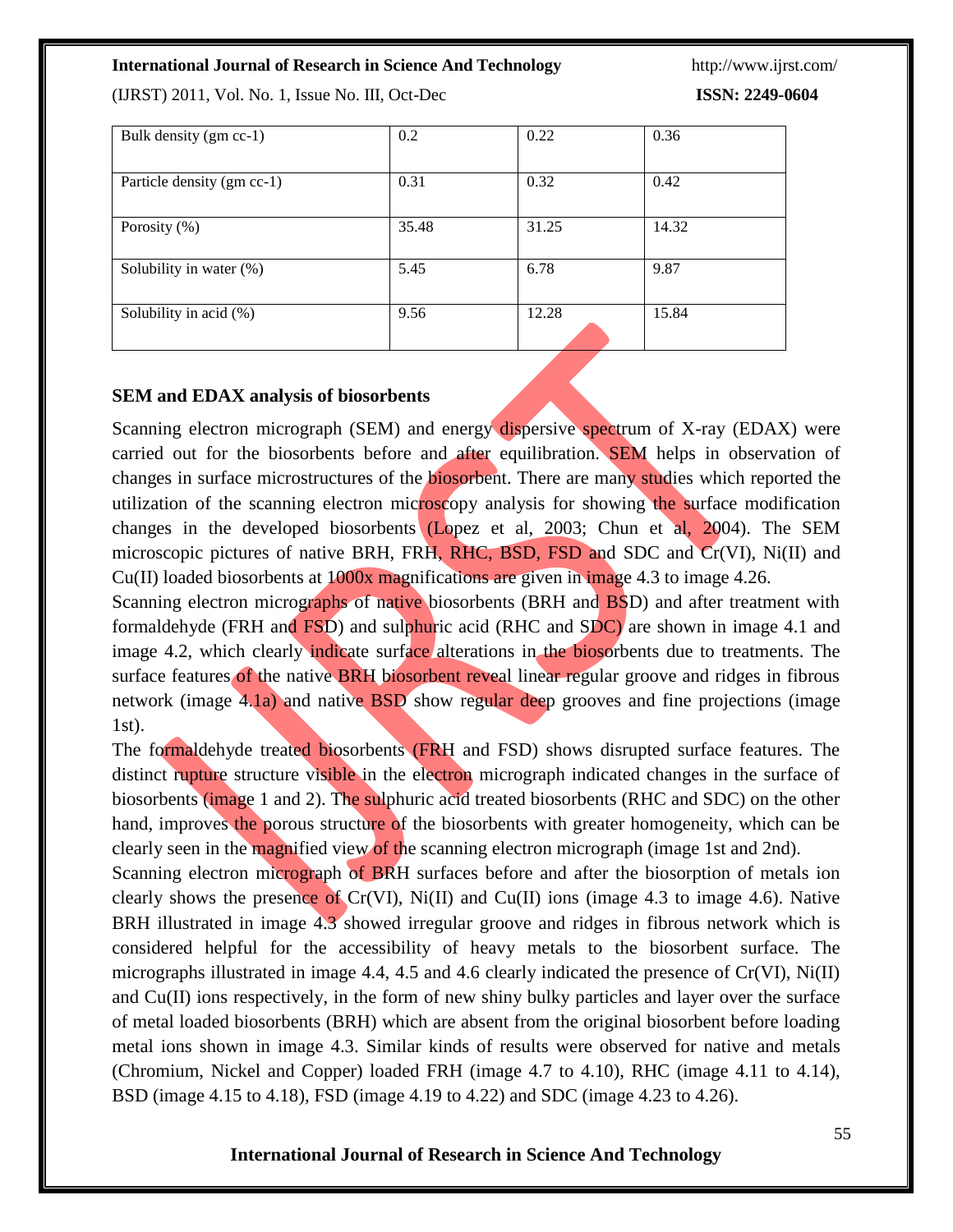(IJRST) 2011, Vol. No. 1, Issue No. III, Oct-Dec **ISSN: 2249-0604**



*Image 4.1: SEM of Rice husk based biosorbents (A) Native, BRH (B) Formaldehyde treated, FRH (C) Sulphuric acid treated, RHC*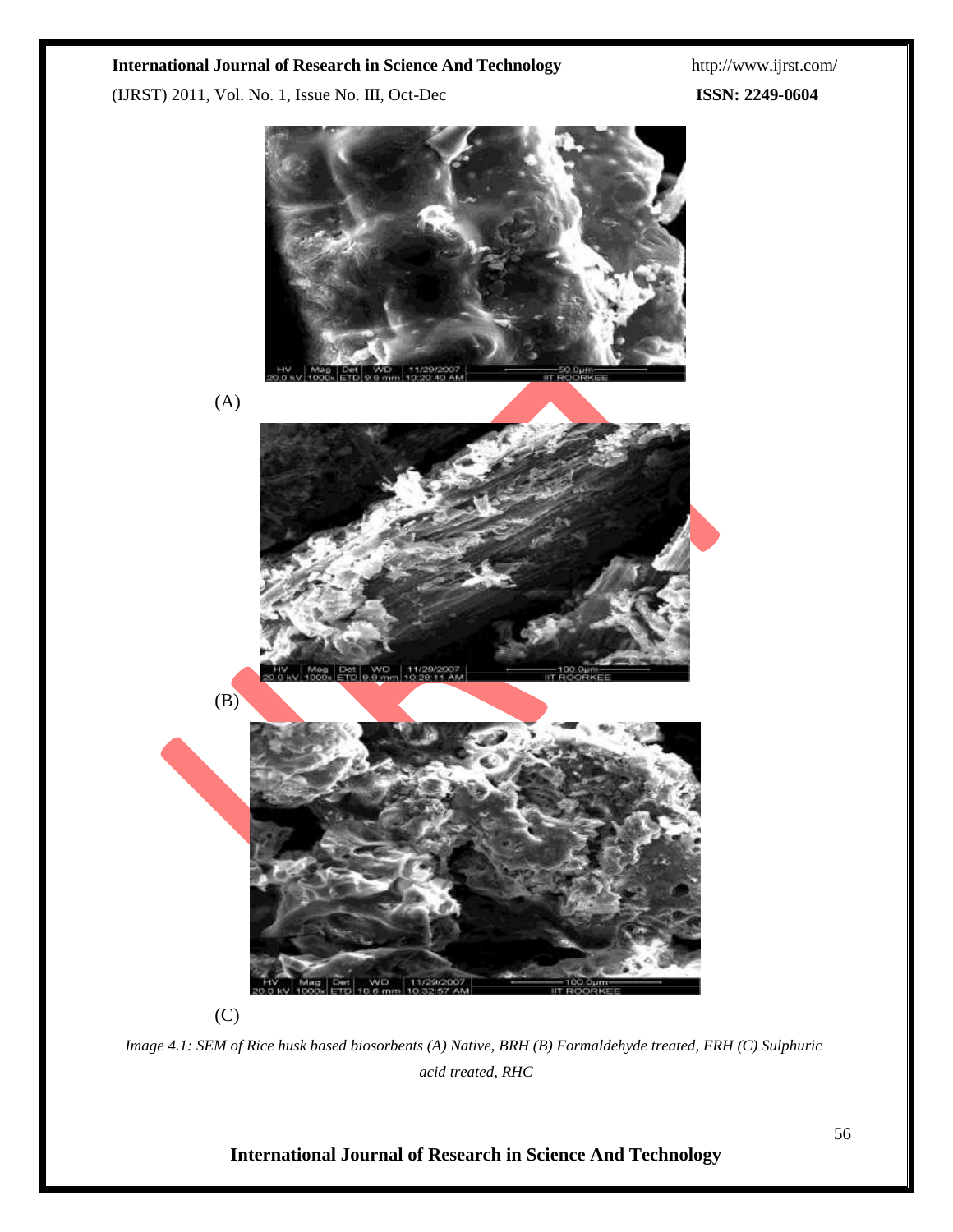(IJRST) 2011, Vol. No. 1, Issue No. III, Oct-Dec **ISSN: 2249-0604**

## **CONCLUSION**

The present study mainly focused on the develop of inexpensive and effective biosorbents for removing and recovering Cr(VI), Ni(II) and Cu(II).

The optimum pH, biosorbents dose, contact time and temperature for the removal of Cr(VI) from aqueous solutions were 2.0, 4 g  $L^{-1}$ , 120 min and  $25^{\circ}$ C respectively for all the studied biosorbents at low metal ion concentration. The efficiency of the studied biosorbents for Cr(VI) removal was in the order

SDC>RHC>FSD>FRH>BSD>BRH

The optimum pH, biosorbents dose, contact time and temperature for the removal of Ni(II) from aqueous solutions were 6.0, 20 g  $L^{-1}$ , 120 min and  $25^0C$  respectively for all the studied biosorbents at low metal ion concentration. The efficiency of the studied biosorbents for Ni(II) removal was in the order

#### RHC>SDC>FSD>BSD>FRH>BRH

The optimum pH, biosorbents dose, contact time and temperature for the removal of Cu(II) from aqueous solutions were 5.0, 20 g  $L^{-1}$ , 120 min and 25<sup>0</sup>C respectively for all the studied biosorbents at low metal ion concentration. The efficiency of the studied biosorbents for Cu(II) removal was in the order

#### SDC>RHC>FSD>BSD>FRH>BRH

The maximum desorption of  $Cr(VI)$ ,  $Ni(II)$  and  $Cu(II)$  was recorded for BRH. The desorption of the studied metal ion from the exhausted biosorbents was in the order

## $Cu(II)$ > $Cr(VI)$ > $Ni(II)$

The presence of other metals had antagonistic effect on the biosorption efficiency of the biosorbents. Further the metal removal efficiency of each biosorbent was lesser in actual effluent than aqueous solutions.

The biosorption pattern of all studied biosorbents studied followed the Langmuir, Freundlich, Dubinin-Radushkevich and Temkin isotherm for biosorption of Cr(VI), Ni(II) and Cu(II). Kinetics results showed that all studied biosorbents for Cr(VI), Ni(II) and Cu(II) followed pseudo-second order model with determination coefficient  $(R^2) > 0.98$ .

Finally it was concluded that RHC and SDC were best biosorbents for the biosorption of studied metal ions. So rice husk and saw dust biosorbents can be attractive options for the small scale industries located in countryside. Rice husk and sawdust are readily available in developing nations, so this data can be used by small scale industries having low concentrations of Cr(VI), Ni(II) and Cu(II) in wastewater using batch or stirred-tank flow reactors where standard material, such as activated carbon, is not available.

57